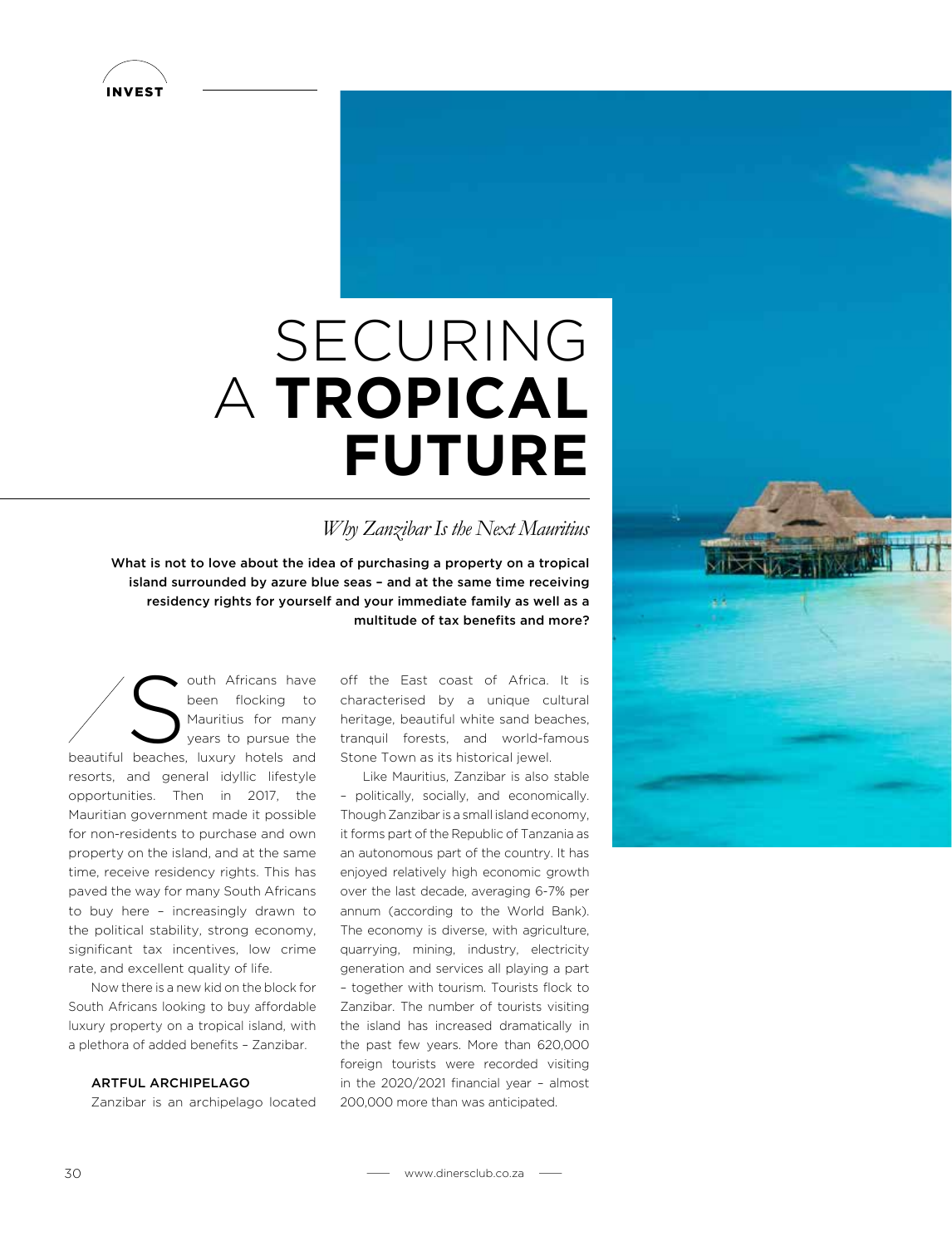

#### STRATEGIC INVESTMENT PROJECTS

Until recently, non-residents could not purchase and own property in Zanzibar. However, the government has recently changed this law and announced a new tax and residency program which allows non-Tanzanian residents to invest in property on the tropical island on 99-year leases with the option to extend ownership by 49 years.

As the Mauritian government did, the Tanzanian government is working hard to attract foreign investors to Zanzibar and has implemented Strategic Investment Projects, which allows property owners to gain significant tax benefits – such as a 15% tax rate on local income earned, no tax on worldwide income, and no capital gains tax, stamp duty or inheritance tax on properties purchased. Additionally, property investors, together with their spouses and their children under the age of 20, are eligible for residence permits lasting the duration of their property ownership, and there is no minimum amount of time that must be spent in the country to qualify.

#### BUYING PROPERTY IN ZANZIBAR

A currently under development seafront resort called Blue Amber is one of these strategic investment real estate developments in Zanzibar – and the only one with an untouched natural beach, offering views of pristine Muyuni beach and Mnemba Island.

Blue Amber is the largest resort development of its kind in Africa, and will feature the first all-suite hotel on the island, luxury villas for purchase, as well as East Africa's first Signature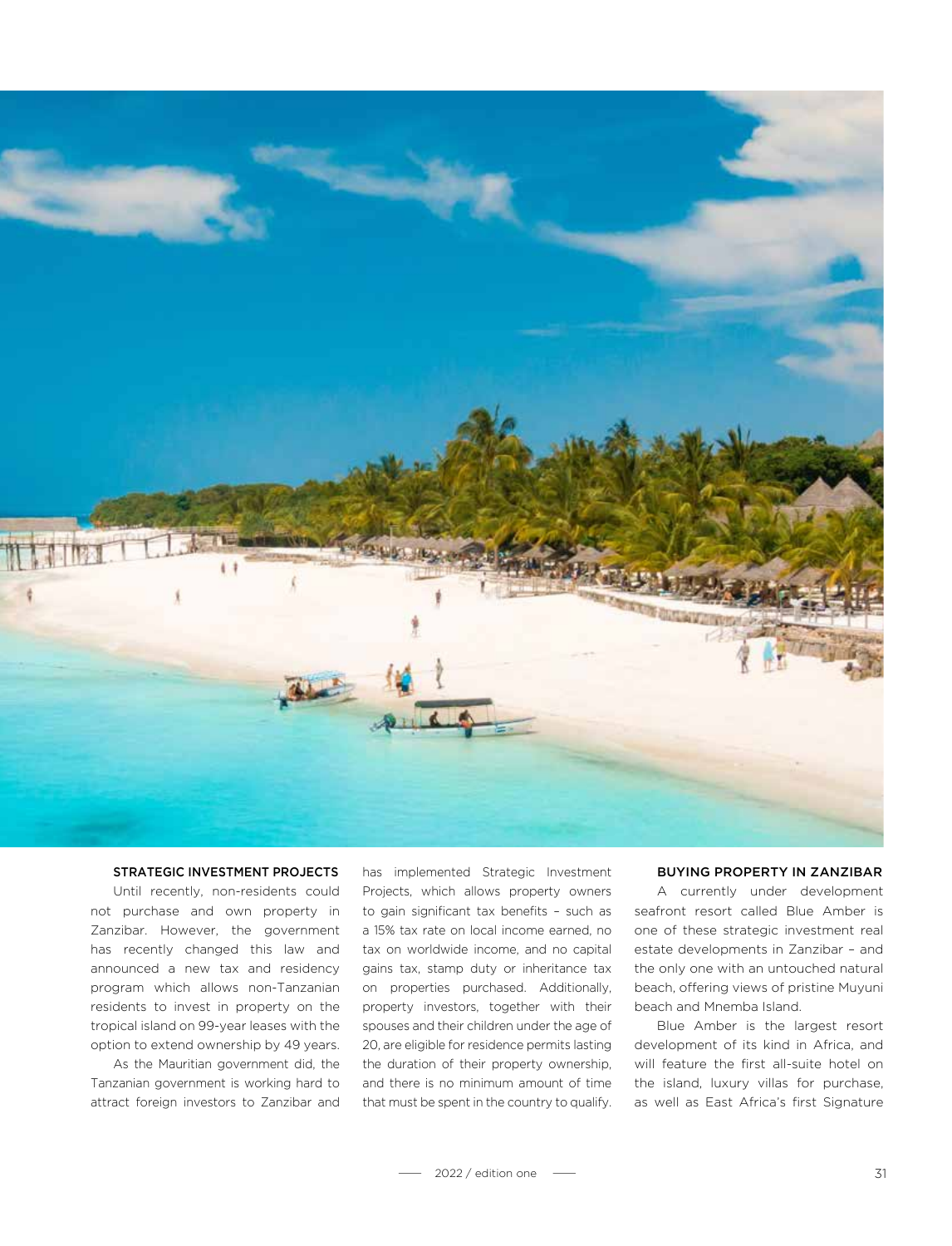



Championship golf course.

The first phase of the project has commenced with the construction of 54 luxury pool villas that are currently available to purchase – with prices starting from only USD 197,125 for a two-bedroom, two-bathroom unit with a roof-top terrace, or USD 319,000 for a double-storey three-bedroom, threebathroom villa.

Another added benefit is a payment scheme for purchasers. USD 5,000 is payable upfront as a reservation payment, followed by four instalments, payable over the construction progress of the villa.

Construction of the villa residences and visitor's centre has commenced, and the first villas are due for completion within the next twelve to fourteen months. Once fully completed, the Shirazi Resort & Villas construction will also be nearing completion. This allsuite 5-star hotel will boast two barefoot luxury eateries, a world-class spa, yoga pavilion and gym, as well as a beach club and pool replete with a pool bar. There will also be an impressive shoreline aqua leisure centre where both residents and guests of the hotel can enjoy a multifunctional play space that includes a comprehensive water sports facility, along with a beach eatery and a selection of thoughtfully curated retail stores.

"Blue Amber will strongly attract property investors from around the globe, and the pricing also makes it an attractive option for South Africans working in Rands," says Grant Anderson, CEO of Blue Amber. "Demand for property in Mauritius since 2017 has soared – driving the sales prices up to very high levels. The villas at Blue Amber offer massive value for money in comparison, and this is truly a great opportunity for foreign investors. Added to the attractive pricing are all the benefits that go along with purchasing property in a Strategic Investment Project such as Blue Amber – tax incentives, residency permits etc."

"Zanzibar is well poised to become the next Mauritius, and I foresee immense investment potential in Zanzibar, which is a year-round leisure destination that is safe and politically stable. It is a dream destination for investors wanting to enjoy a tropical island escape, whilst also benefitting from the many tax breaks, the residency scheme, and the potential rental return on their property investment."

When not in residence, Anderson explains that villa owners at Blue Amber can also opt to place their property back into the rental pool – earning an attractive return on investment. NEWMARK Hotels and Reserves will manage the rental villas, which offers a fully integrated property management service.

"This prestigious new resort development will place Zanzibar on the map alongside Mauritius as a highend lifestyle destination offering sound investment opportunities as a yearround permanent residential or rental destination."

*For more information about Blue Amber and the Shirazi Resort & Villas, visit www.blueamberzanzibar.com.* 

*by manley social / photography by unsplash.com*

32 www.dinersclub.co.za